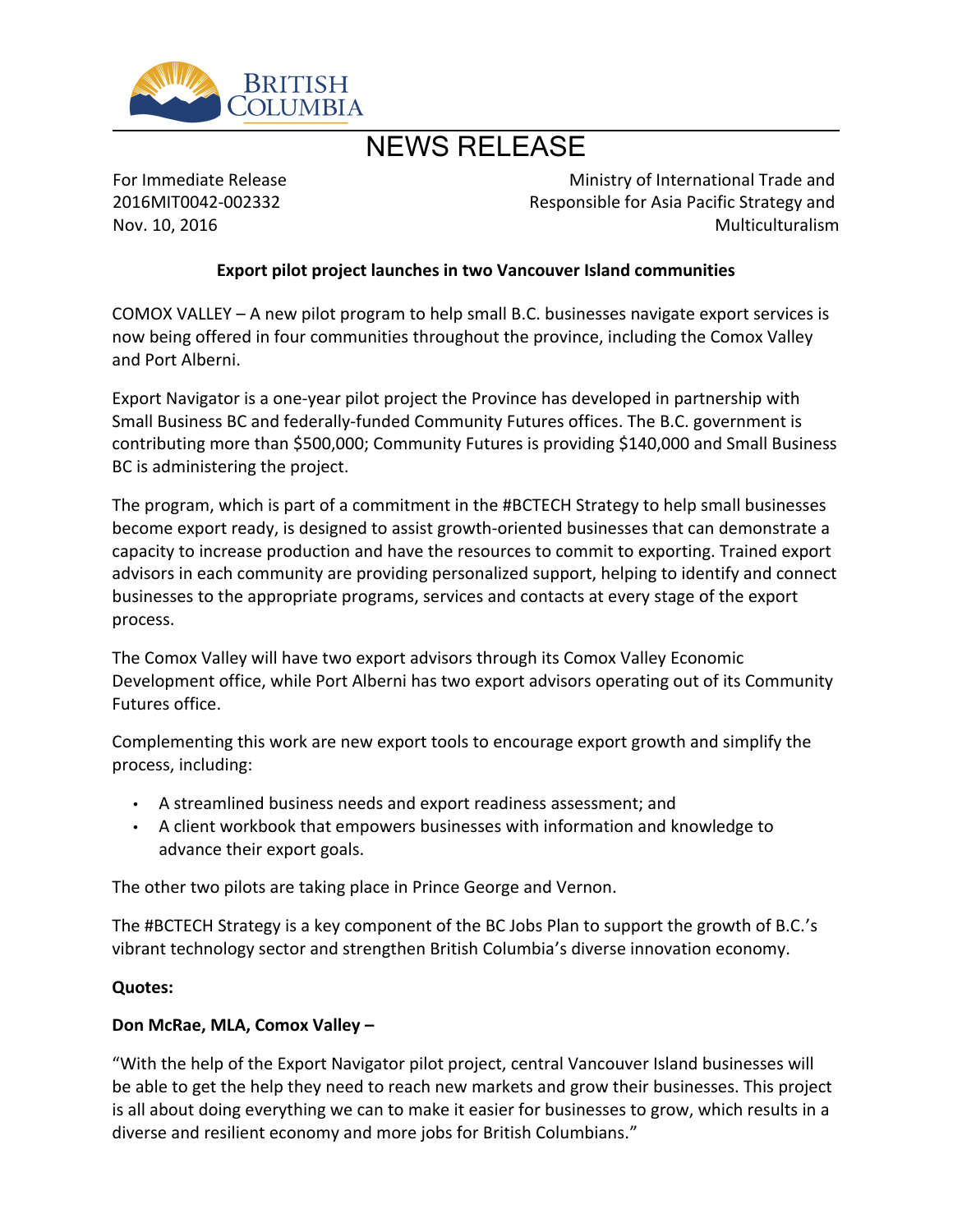### **Teresa Wat, Minister of International Trade and Minister Responsible for Asia Pacific Strategy and Multiculturalism ʹ**

"Many small businesses view exporting as complicated  $-$  government is prepared to do whatever it takes to make it easier for these B.C. businesses to get their goods to market. Through Export Navigator, businesses will be more likely to become successful, profitable exporters, strengthening the business environment in their community, and creating more high-paying jobs for British Columbians.<sup>"</sup>

## **Shirley Bond, Minister of Jobs, Tourism, and Skills Training and Minister Responsible for Labour** –

͞British Columbia͛s small businesses have innovative products and solutions that the world needs, but few are exporting their products and services. That's why government has committed to launch a service to help our small business owners navigate the maze of export services – their success is B.C.'s success."

### **Quick Facts:**

- Export Navigator is supported by the Ministry of International Trade, the Ministry of Jobs, Tourism, and Skills Training and the Ministry of Small Business and Red Tape Reduction.
- Small businesses make up 98% of all business in B.C. and employ more than one million people.
- Small businesses provide 55% of all private-sector jobs in British Columbia, the second highest rate in the country.
- There were approximately 388,500 small businesses operating in B.C. in 2015  $-$  313,500 have fewer than five employees.
- Exports provide a vital source of economic growth and job creation right now, one in five jobs in Canada is generated through trade.
- $\cdot$  In 2015, total British Columbia goods exports worldwide were \$36 billion.

### **Learn More:**

For more information about Export Navigator, visit: <http://www.britishcolumbia.ca/export/export-navigator/>

For more information about Community Futures in the Comox Valley and Port Alberni, visit: <http://www.cfstrathcona.ca/>

For more information about B.C. trade and investment opportunities visit: <http://www.britishcolumbia.ca/>

#BCTECH Strategy: <http://bctechstrategy.gov.bc.ca/>

For more information about Small Business BC, visit: <http://smallbusinessbc.ca/>